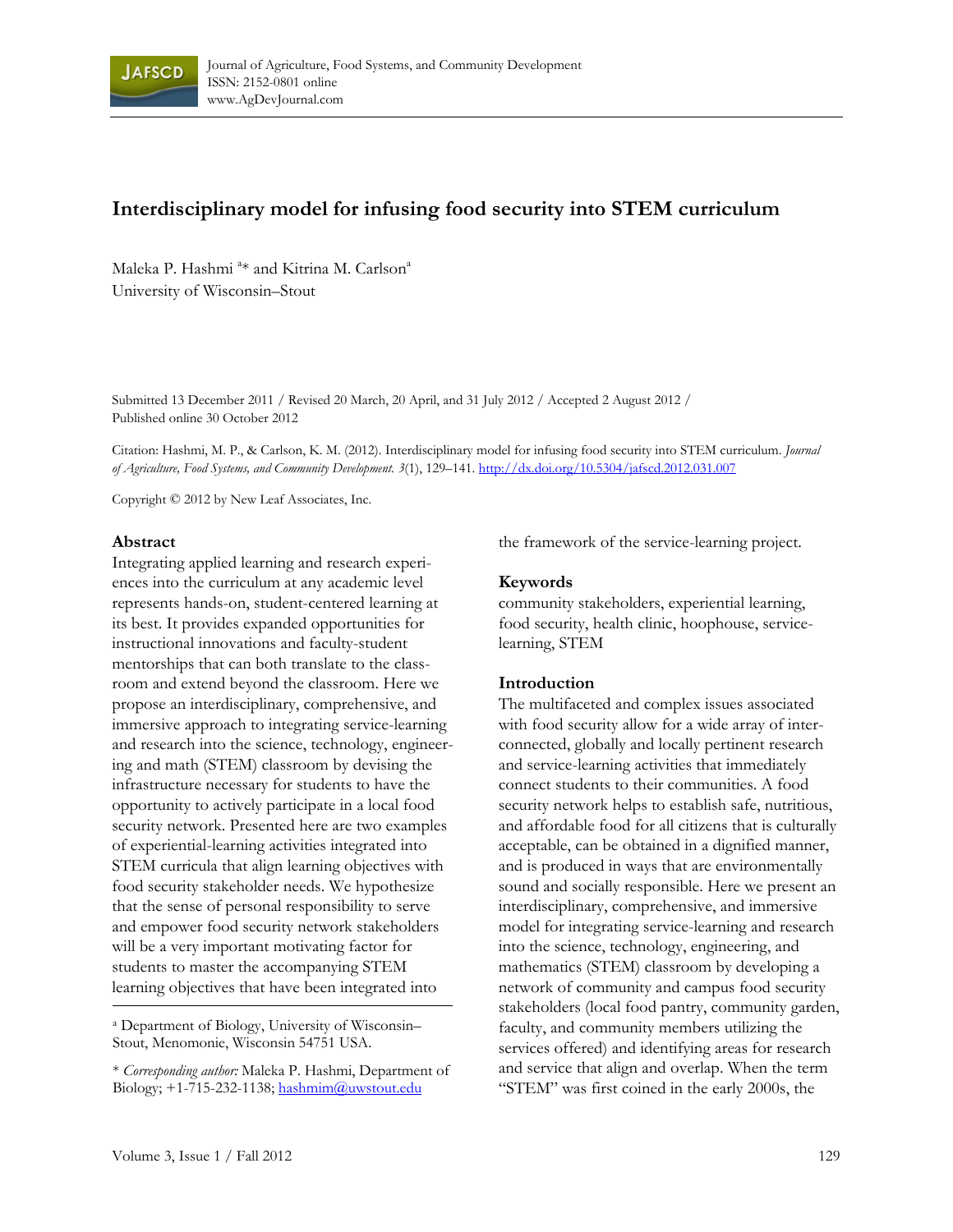National Science Foundation (NSF) envisioned that high-quality STEM educational experience should be highly integrative and cross-disciplinary (Duggar, 2010). We hypothesize that aligning service-learning and research experiences with the needs of food security stakeholders in the local community results in transformational curricular experiences. We also hypothesize that these tangibly impactful experiences are an important motivating factor for students to master the accompanying STEM learning objectives that have been integrated into the framework of the associated curricular activity.

The broad, complex, and diverse components of "food security" as described by the Food and Agriculture Organization of the United Nations (FAO) (figure 1) provide an ideal framework for creating interdisciplinary service-learning and research opportunities that are tightly woven into the larger food security stakeholder network. In 2007–2008, requests for emergency food assistance increased by about 18 percent in the 25 cities surveyed by the U.S. Conference of Mayors, on Hunger and Homelessness; however, there was only a five percent average increase in the quantity of food distributed (U.S. Conference of Mayors, 2008). When asked to anticipate their biggest challenges for 2009, "nearly every city cited an expected increase in demand resulting from the weak economy coupled with high prices for food and fuel" (U.S. Conference of Mayors, 2009, p. 1). In Dunn County, Wisconsin, 14 percent of the population lives at or below the poverty level (U.S. Census, 2007), and over 10 percent of the population receives food stamps (University of Wisconsin–Extension [UWE] and the Wisconsin Department of Health and Family Services [WDHFS], 2005) While three food pantries operate within the county, there are no community gardens specifically targeting low-income families, nor are there community supported agriculture (CSA) programs with special access for low-income families (UWE and WDHFS, 2012)

 Having access to nutritious food is vital to good health (Bernstein, de Konig, Flint, Rexrode, & Willett, 2012; Halton, Willett, Liu, Manson, Stampfer, & Hu, 2006; Malik, Popkin, Bray, Despres, & Hu, 2010; Marckmann & Gronbaek,

1999; Oh, Hu, Manson, Stampfer, & Willett, 2005; Srinath Reddy & Katan, 2004).

Maintenance of good health is also significantly impacted by the provision of health care. In 2009, 11 percent of the population was uninsured or was insured for only part of the year (Wisconsin Department of Health Services, 2010). This suggests that over one-tenth of the population persistently lacks insurance coverage and access to preventative and potentially life-saving care. The poor are at the highest risk, as they generally lack preventative health care and consume the least nutritious food (Andrulis, 1998; Baker, Schootman, Barnidge, & Kelly, 2006; Flores, Abreu, Olivar, & Kastner, 1998). Perhaps the worst culprit in the diet of the poor is fast food (Baker et al., 2006). Fast food is highly processed and often deep-fried in partially hydrogenated oil — a precursor to high cholesterol levels and subsequent heart attacks (Hu & Willett, 2002). Combined with starchy vegetables and sugary drinks, these foods have a high glycemic load, a factor that contributes to obesity, which has been linked to the onset of diabetes, although the mechanism is still under investigation (Shimabukuro, Zhou, Levi, & Rounger, 1998). The rapid growth of the fast food industry has dramatically changed the population's health and well-being (Bowman, Gortmaker, Ebbeling, Pereira, & Ludwig, 2004).

Abundant research has shown that students are typically more engaged and become more aware of problems faced by members of their own community after taking part in a classroom activity based on service-learning (Bringle & Hatcher, 1996; Giles, 1994; Lui, Philpotts, & Gray, 2004; Markus, Howard, & King, 1993; Mentkowski & Rogers, 1993; Shumer, Treacy, Hengel, & O'Donnell, 1999). Through service-learning, students use what they learn in the classroom to solve real-life problems. They not only learn the practical applications of their studies; they also become actively contributing citizens and community members through the service they perform. Development of academic skills, life skills, civic responsibility, and citizenship occur when service is introduced to undergraduate students (Astin & Sax, 1998; Eyler & Giles, 1999). One particularly advantageous feature of servicelearning is that it is not suited to just one type of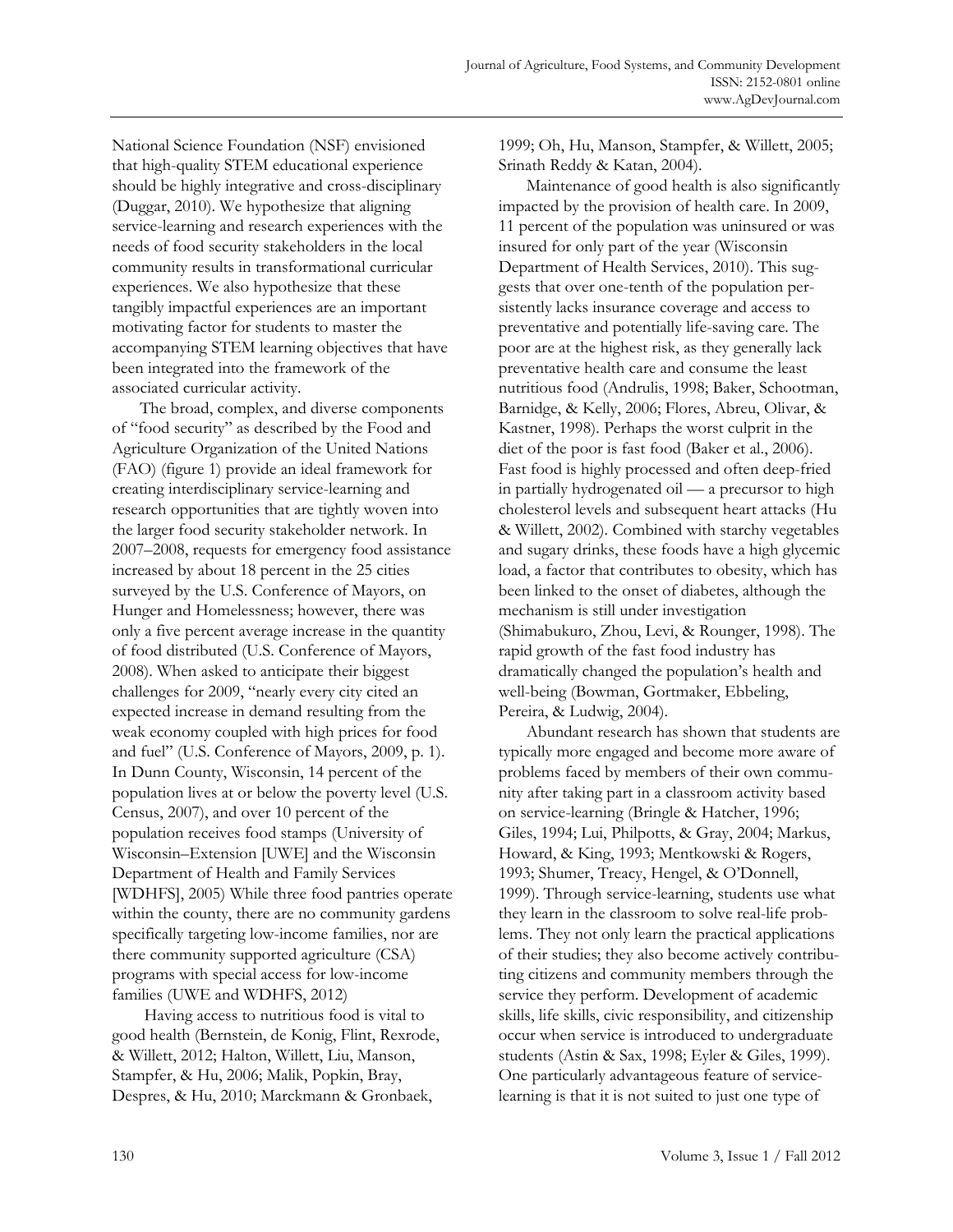student; the gifted, the talented, the average, and the exceptional can all contribute to and benefit from the experience. It is an all-encompassing activity that allows all to serve, usually in a team environment. Service learning projects that benefit both students and community are built from authentic partnerships defined by the Community Partner Summit Group (2010) as (1) embracing quality processes, (2) achieving meaningful outcomes, and (3) being transformative at multiple levels. An important aspect of the learning in service-learning is reflection (Bringle & Hatcher, 1999; Eyler, 2002; Payne, 2000). Reflection is an internal process that allows students to think about how the external experience (service) has affected them on both personal and cognitive (learning) levels (Daudelin, 1996). The reflection activity, therefore, becomes the lynchpin for connecting service-learning with course content (Eyler, 2002; Hatcher & Bringle, 1997). There are a variety of reflection activities that one may assign to students (Eyler, Giles, & Schmiede, 1996). We have used survey questions that allow for open-ended answers so that students may freely express themselves.

The integration of applied learning and research experiences into the curriculum at any academic level represents hands-on, studentcentered learning at its best. It provides expanded opportunities for instructional innovations and

faculty-student mentorships that can both translate to and extend beyond the classroom. These applied types of learning opportunities engage and retain groups at risk of dropping out of STEM programs (Lee, 2002). The NSF identifies these applied types of practices among the core principles of a highquality and effective educational experience in biological sciences in its 2011 Vision and Change document (see figure 1).

This study presents two examples of curricular experiences that embed food security principles and practices into the classroom and connect students to the community in impactful ways.

# **Method**

Activities related to food security were integrated into two courses at University of Wisconsin–Stout, a polytechnic university that blends theory with practice to produce innovative solutions to realworld problems. The courses were BIO 242 (Botany), a course for Applied Science majors, composed of a lecture and lab with 24 to 48 students per semester, and BIO 362 (Advanced Physiology), a course for Applied Science preprofessional majors and Food and Nutrition majors. This course is also composed of a lecture and lab with 18 to 36 students per semester. Both courses integrated a six-week-long service-learning project into their curricula. Botany students were directed in the establishment of four-season grow-



Figure 1. Components of Food Security According to the Food and Agriculture Organization of the United Nations (FAO) and How

ing (FSG) facilities at the newly established community garden. Advanced Physiology students were directed in the establishment and running of a preventative health clinic (PHC) at a local food pantry. To ensure that curricular experiences were the most likely to result in effective and transformational pedagogy and significant outcomes for the community, four key principles were applied to the design and implementation of the work: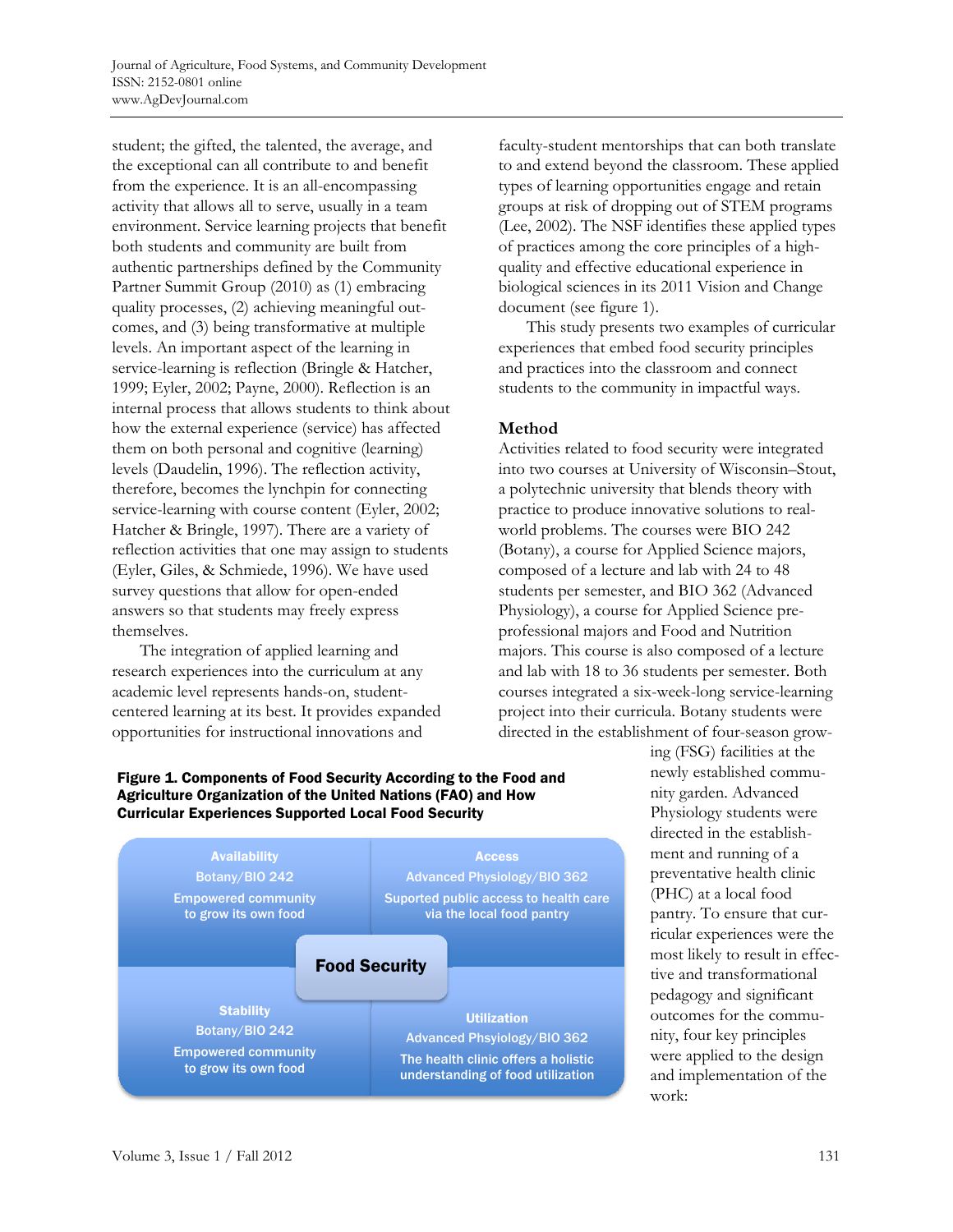- 1. Service-learning projects were carefully aligned with course learning objectives and goals.
- 2. Service-learning projects were interdisciplinary in nature.
- 3. Service-learning projects made a tangible and overt connection to a food security stakeholder.
- 4. Service-learning project outcomes were aligned with the needs of community food security stakeholder.

Both curricular experiences used the NSF's core competencies of a biological education as a guide for framing the service-learning project, as shown in table 1.

# *Project Alignment with Course Learning Goals and Objectives*

Both projects were designed to integrate and apply course content into their respective service learning activities. The FSG project was devised as a way to tie in many of the fundamental learning objectives

of a traditional botany major's course, including fundamentals of plant cell structure and function, basic plant anatomy and physiology, and plant breeding and genetics. Through the semester-long activity, students were introduced to concepts of sustainable agriculture and horticultural techniques. This activity enabled the students to learn about the challenges involved in growing plants for food.

In the PHC experience, one major learning goal for students was to learn about the integrated nature of the organ systems and how organs systems rely on each other to maintain health. Specifically, the students learned about the importance of maintaining parameters such as blood pressure, glucose levels, and body weight in the healthy range. Those parameters are usually adversely affected by food insecurity due to poor or inadequate nutrition. Students also solved problems using real-life clinical case studies. Armed with this knowledge together with limited clinical experience via case studies, the students then ran a health clinic where they routinely measured

| Core<br>Competency                                                                                                                                      | Ability to apply the<br>process of science                                                                                                                                                                                                                                                                                                                                                        | Ability to use<br>quantitative<br>reasoning                                                                                                                                                                                                                                                                                                                                                                       | Ability to tap into<br>the<br>interdisciplinary<br>nature of science                                                                                                                                                                                                                                                                                                                                          | Ability to<br>communicate and<br>collaborate with<br>other disciplines                                                                                                                                                                                   | Ability to understand<br>the relationship<br>between science<br>and society                                                                                                                                                                                                                                                                                                                                                                                                                     |
|---------------------------------------------------------------------------------------------------------------------------------------------------------|---------------------------------------------------------------------------------------------------------------------------------------------------------------------------------------------------------------------------------------------------------------------------------------------------------------------------------------------------------------------------------------------------|-------------------------------------------------------------------------------------------------------------------------------------------------------------------------------------------------------------------------------------------------------------------------------------------------------------------------------------------------------------------------------------------------------------------|---------------------------------------------------------------------------------------------------------------------------------------------------------------------------------------------------------------------------------------------------------------------------------------------------------------------------------------------------------------------------------------------------------------|----------------------------------------------------------------------------------------------------------------------------------------------------------------------------------------------------------------------------------------------------------|-------------------------------------------------------------------------------------------------------------------------------------------------------------------------------------------------------------------------------------------------------------------------------------------------------------------------------------------------------------------------------------------------------------------------------------------------------------------------------------------------|
| <b>Examples</b><br>of core<br>competencies<br>applied to<br><b>Four Season</b><br>Growing (FSG)<br>and<br>Preventative<br><b>Health Clinic</b><br>(PHC) | Both projects<br>required students<br>to synthesize<br>scientific<br>information to<br>solve complex<br>problems.<br><b>FSG</b> students:<br>Researched crop<br>plants and<br>season-extension<br>strategies to<br>implement their<br>own plan.<br>PHC students:<br>Analyzed medical<br>protocols and<br>health guidelines<br>to provide patient<br>participants with<br>appropriate<br>feedback. | Both projects<br>required students<br>to apply quanti-<br>tative analyses to<br>understand<br>biological data.<br><b>FSG</b> students:<br>Calculated crop<br>production and<br>yield.<br>PHC students:<br>Measured blood<br>pressure and<br>calculated mean<br>arterial pressure<br>to assess cardio-<br>vascular health.<br>Measured height<br>and weight to<br>calculate BMI as<br>an indicator for<br>obesity. | Both projects<br>allowed students<br>to think about<br>factors that play a<br>role in the initial<br>need for the<br>projects.<br><b>FSG</b> students:<br>Developed an<br>appreciation for<br>the physiological<br>consequences of<br>food shortage and<br>lack of access to<br>fresh fruits and<br>vegetables.<br>PHC students:<br>Observed the link<br>between nutrition<br>and health in the<br>community. | Both projects<br>frame their work<br>within sociology,<br>economics.<br>governmental<br>policy-making,<br>health care policy-<br>making, ethnic<br>studies, and<br>epidemiology to<br>give context to the<br>background and<br>need for the<br>projects. | Both projects<br>provided the<br>students with a<br>deeper under-<br>standing and<br>appreciation for<br>how science is<br>tightly integrated<br>into all aspects of<br>society. They saw<br>the positive<br>aspects of this<br>relationship (using<br>botanical principles<br>to grow food out of<br>season, using<br>knowledge of the<br>human body to<br>determine health<br>status), in addition<br>to the negative<br>consequences<br>(poor health<br>outcomes due to<br>food insecurity). |

# Table 1. NSF Core Competencies and Disciplinary Practices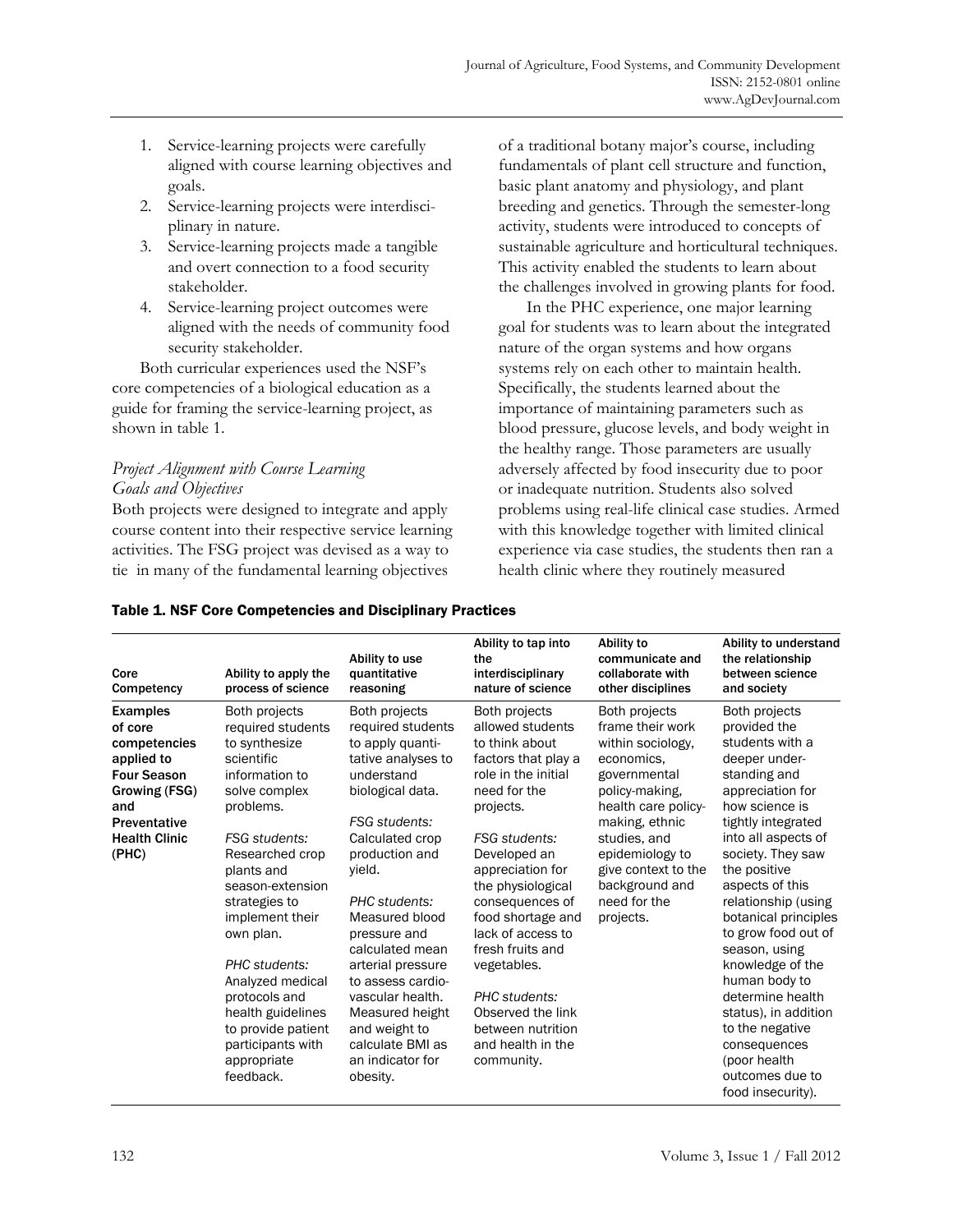patients' blood pressure, urinary glucose levels, and body weight. They provided customized health and nutritional advice based on each patient's clinical results. Another major goal of the course was to provide free preventative health screenings for the prevention of chronic illness through the PHC.

### *Interdisciplinary Nature of the Work*

Together, both class projects addressed the four key components of food security that immediately provided an interdisciplinary foundation for the activities. While the FSG project directly addressed food availability and stability, the PHC focused on access and utilization (refer to figure 1). Importantly, the consequences of food insecurity and further preventing the deleterious effects of food insecurity were themes of both courses that connected students to the significance of their work in the larger community. The two projects represented a synergistic approach to addressing a common issue.

In addition to the broader interdisciplinary concepts that applied to both courses, through the FSG project students were introduced to the highly interdisciplinary nature of plant science. Students investigated chemical properties of the soil, considered nutrient deficiencies in plants, and discussed the health benefits of fresh, locally grown, and organically produced food.

While working at the PHC, students researched the factors that necessitated the need for such clinics and therefore explored the relationship between socioeconomic status and health insurance coverage, or the lack thereof. Students also researched the relationship between pathophysiology, food, and nutrition, as well as the effect of exercise from a physiological standpoint with the onset of diseases such as hypertension, diabetes, and obesity.

*Aligning Course Objectives with Stakeholder Needs*  Both projects were developed with the long-term goal of establishing authentic and impactful partnerships with the community. It was important to carefully align goals of projects with the needs of stakeholders to ensure that all parties benefited from the experience. Both projects also built on previous successful community-based efforts, such as a local community garden that had been established in the community in the previous year. University students were critical to the successful establishment of the garden and maintain a strong presence on the board of the local community garden. In previous years, students had interned and volunteered at the Stepping Stones Food Pantry and participated in food drives and fundraisers for the facility.

For the FSG project, a direct community connection to the project was established by enlisting the support of the community garden board. The board director met the students on-site to assist them in the selection of hoophouse sites and inform them of other responsibilities associated with their community garden work. In addition to maintaining their hoophouses, students were required to participate in a pre- and postseason garden cleanup. The community garden board was the primary point of contact for requesting space in the newly existing garden facility. At the end of each semester, students prepared reports of their FSG results to the garden director so that outcomes could be shared with the larger community.

The Menomonie Community Garden has the mission of providing gardening space, horticultural training, and community-building activities to the larger Dunn County community. The FSG project was designed around the mission of the community garden and emphasized opportunities to empower community members to establish their own hoophouses and other simple yet innovative strategies for growing healthy food.

A hoophouse is a structure that is used as a season extender; crops may be grown out of their normal crop-growing season, thus effectively extending the growing season. This is a very important method for increasing the availability and stability of food, two of the key components of food security (see figure 1). Hoophouses are named due to their characteristic semicircular hoop shape with a frame typically constructed of lengths of PVC pipe (Upson, 2005). Other advantages of using a hoophouse include weather protection, selective pest protection, and cost. Hoophouses are easily constructed and last many years (Blomgren & Frisch, 2007).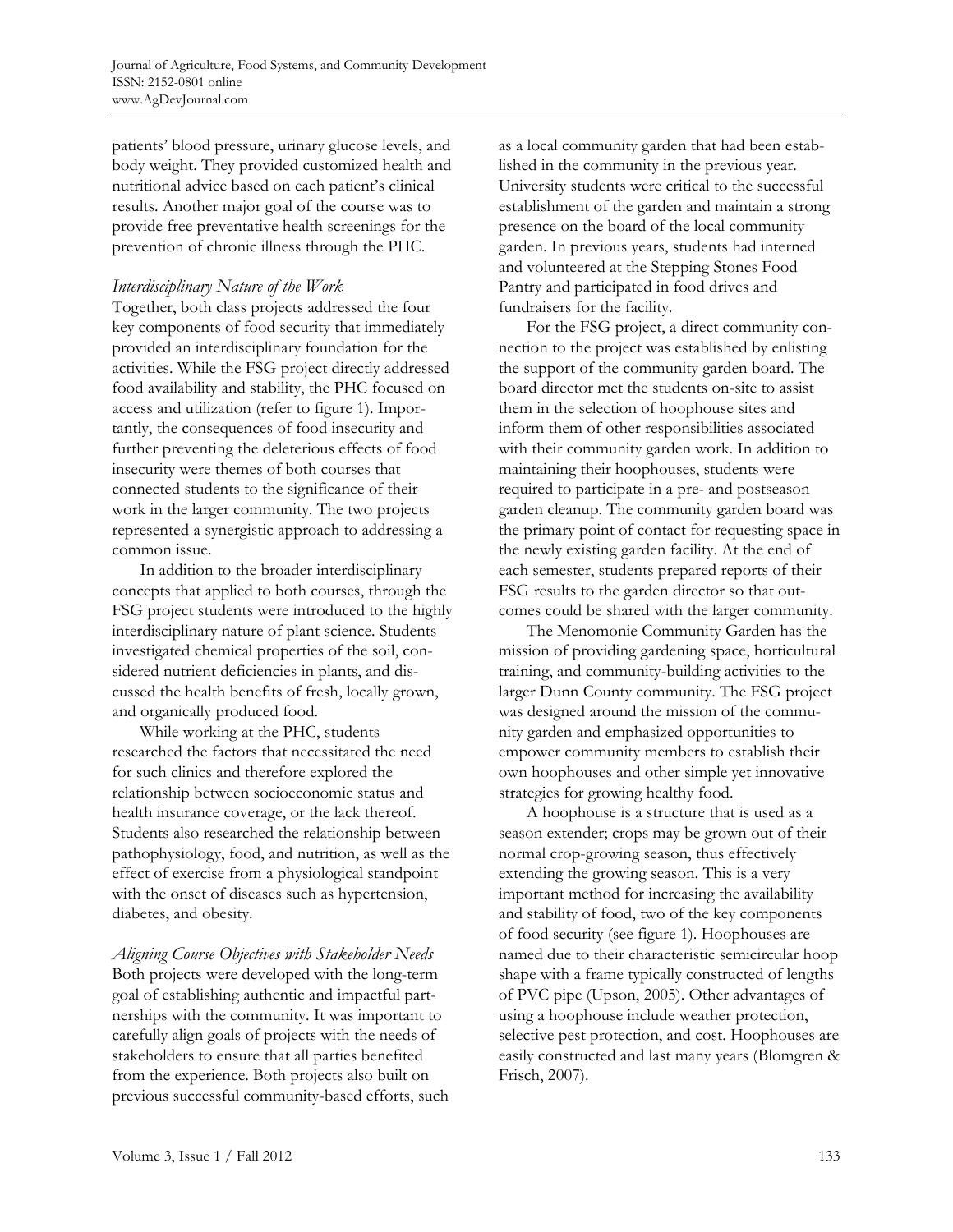The PHC was developed specifically to provide preventative health screenings for hypertension, obesity, and diabetes — three conditions associated with food insecurity that are studied in depth within the Advanced Physiology course. Populations living under the threat of food insecurity typically have inadequate or nonexistent health insurance and cannot pay for preventative health screening, which has been shown to result in better long-term health outcomes (Maciosek, Coffield, Flottemesch, Edwards, & Solberg, 2010).

The Stepping Stones food pantry is a custombuilt facility that serves Dunn County by providing healthy and nutrient-dense foods to anyone in need. In the design of the building, it was always envisioned that a health clinic would be part of the establishment so that people using the food pantry service would also have easy and convenient access to basic preventative health-screening services. The timing for the student-run health clinic could not have been better. The proposed health clinic was perfectly aligned with the mission of the food pantry in that the health clinic would cater to people who are uninsured or underinsured with regard to health insurance and it would provide essential preventative health screening to the most vulnerable in the community.

### *Project Implementation*

**FSG.** In this activity, teams of three or four botany students were assigned to a community garden plot with the materials to build a small (6 ft. x 6 ft. or 1.8 m x 1.8 m) hoophouse and given a goal of developing and implementing strategies to grow a winter crop. Students were responsible for selecting a crop (fiber, flower, or edible), growing their crop, and having a logical use based on community need for their crop. Students were given the choice to grow any number of different plants in any method they chose, but were required to clearly indicate how and why they chose a particular crop. Students were given the choice of starting with seeds, pregerminated seeds, or stem cuttings, the only stipulation being that the crops had to be planted in the hoophouse for a minimum of six weeks. Students were also required to assemble and maintain their own hoophouses and associated growing structures, maintain a log of activities,

determine the role of each group member, make appropriate community contacts, inform the contact that the crop may not yield, and identify ways of handling and distributing the crop postharvest for actual use by the community stakeholder. Two important aspects of this work connected the students to the community: (1) Students were required to research and select food crops to grow in their hoophouse structures that could be used for some purpose in the community, such as donation to local food pantry or for a cooking demonstration at the food pantry. A number of students cited the Stepping Stones food pantry as the final destination for their crops. This aspect of the project required students to research areas of need in the community and participate in outreach activities that aligned their potential food crop with an end user who had a food need. (2) Students were required to complete an end-of-semester report on the successes and failures of their fourseason growing activities. The purpose of this report was to inform future users about successful strategies. The final report requirement integrated a student reflection component into their servicelearning activity. This component gave the students an opportunity to reflect on their perceived learning outcomes, impact on the community, and ways they could improve project outcomes for future classes and the community.

**PHC.** Students were divided into groups of four and assigned time slots for working at the clinic according to their schedules. Before work at the clinic commenced, the students were trained to measure blood pressure and calculate mean arterial pressure from the measurements. Students were also trained on urinalysis and auscultation and interpretation of lungs sounds. They learned about self-breast examinations and how to teach patients to self-examine. They also learned how to weigh patients and measure their height accurately and calculate their BMI from the measurements. In addition to the technical training, students were trained to interact with patients in a respectful, friendly, and diplomatic manner. The PHC operated in a room of the food pantry. Students operated the clinic five days per week for a twohour period. Every day before it opened, the students organized the clinic by setting up a heart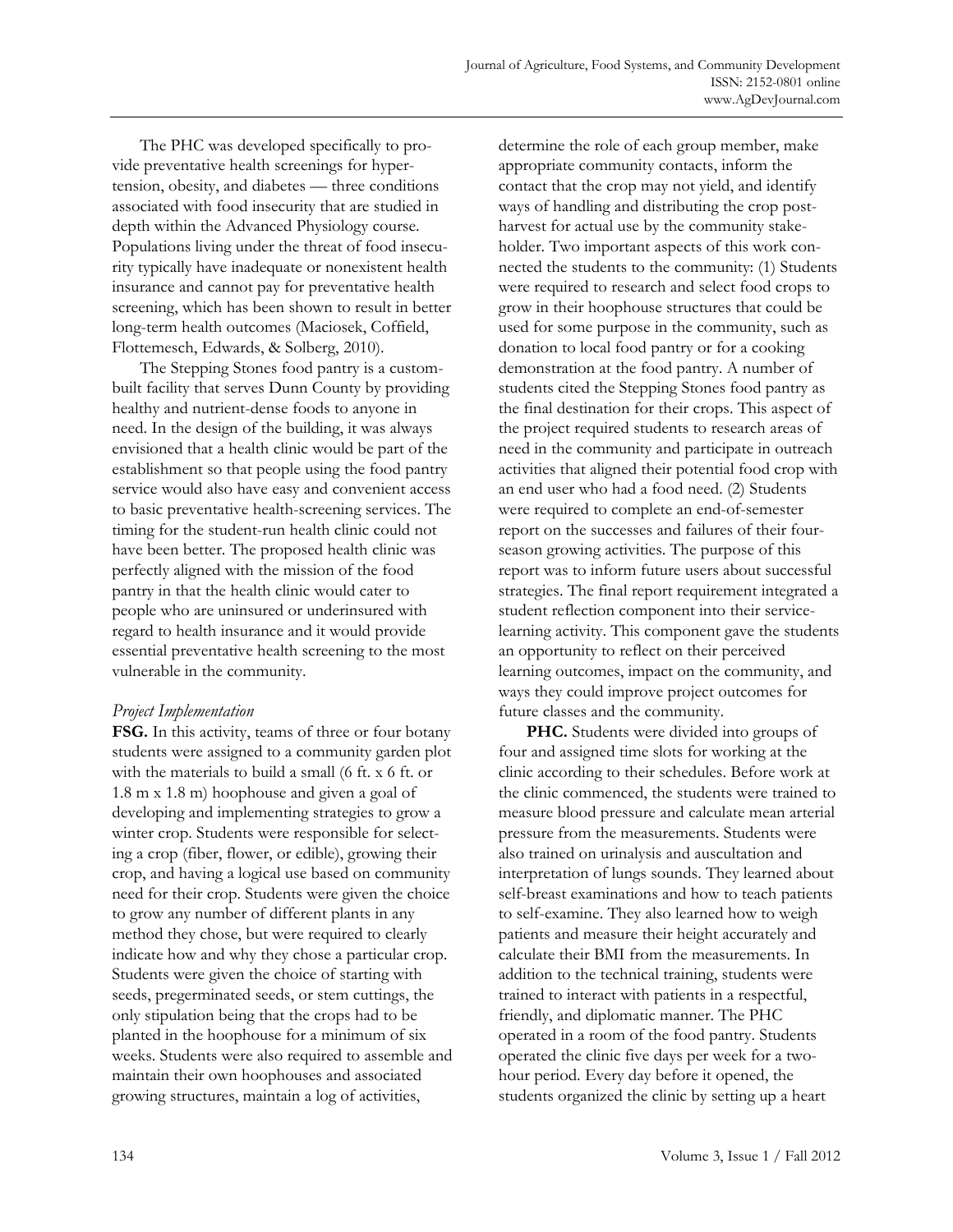and lung station to measure blood pressure and pulse rate and to listen to lungs. A BMI station was set up for height and weight measurements, and a urinalysis station was set up for measuring urine glucose and ketones. Once the various stations were organized, they then invited patients to the screening. The screening room was adjacent to the waiting area for the food pantry. Students would enter the waiting area and distribute a list of services provided by the screening clinic. Patients would check one or more services of which they wished to avail themselves. When patients were called, they were escorted into the clinic and screened. During the screening students were required to interpret blood pressure measurements and determine whether the patient was normotensive (normal blood pressure), prehypertensive (normal but elevated blood pressure), or had stage 1 hypertension (moderately elevated blood pressure), or stage 2 hypertension (significantly elevated blood pressure) (Chobanian et al., 2003). Based on the patients' clinical results, students were required to make lifestyle recommendations for patients who were not normotensive. After the urinalysis, students interpreted the glucose and ketone readings and determined whether the patient was normal, prediabetic, or diabetic.

### *Coding for Qualitative Data*

 Having completed the six weeks of service learning, students were given the opportunity to reflect upon their experience. This activity enabled FSG students to reflect upon whether they could communicate successes and failure in growing crops; suggest strategies for improving crop growing; whether their harvest had been successful; and whether they could create detailed reports of the

crop-growing activities for the community garden board. For the PHC students, the reflection activity was an opportunity for determining whether they understood the connection between course content and the services they performed at the clinic; how they felt about themselves having worked in the clinic; whether they understood

the underlying need for the clinic; and how they felt about the impact of the clinic on the community. Students' open-ended responses were assessed as either positive or negative with respect to the questions in the reflection activity and then tabulated as a percentage of total responses for each question (see table 2). In addition to the specific reflection questions, students were asked for general comments or recommendations for their respective projects. These responses were grouped into major themes for each project.

# **Results**

### *Botany — FSG Outcomes*

Eighty students in 18 groups over three semesters (fall 2010, spring 2011, and fall 2011) participated in the FSG project. All participants were able to communicate their successes and failures in growing crops and provide suggested strategies for successful season extension. Approximately 25 percent of groups were able to successfully harvest edible or otherwise useable plants from their seasonextension efforts (see table 2a). All students created reports to present to the community garden board detailing their four-season growing project and describing how they would improve their efforts.

Students' self-reported learning outcomes showed three major themes:

- 1. Students reported that it was more difficult to grow and care for crop plants than they had initially anticipated. They also reported a better understanding of the influence of soil, temperature, and light on plant growth.
- 2. Students reported that selecting the appropriate crop plant is a critical factor in

#### Table 2a. Results of Botany Student Reflections (n = 80)

| <b>Student Reflection</b>                                   | <b>Percent Positive</b><br><b>Comments</b> |
|-------------------------------------------------------------|--------------------------------------------|
| Able to communicate successes and failures in growing crops | 100%                                       |
| Able to suggest strategies for improving crop growing       | 100%                                       |
| Successful harvest                                          | 25%                                        |
| Able to create detailed report for community garden board   | 100%                                       |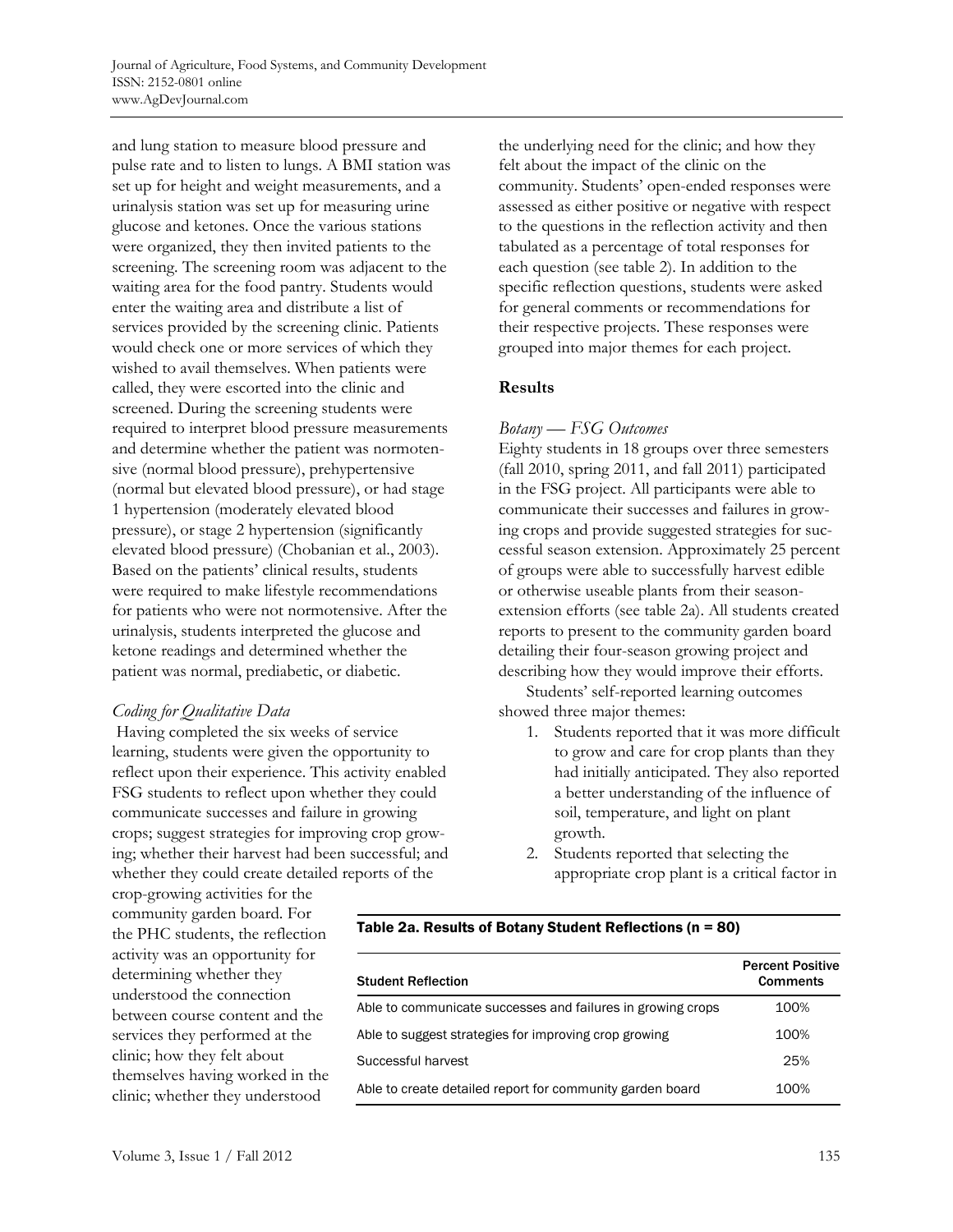attempts to extend the growing season. While researching plants in the beginning of the project, students underestimated the importance of making careful crop selections and by the end of the project students were much more aware of the need to select crops appropriate to the growing conditions.

3. Students reported difficulty in making connections to local food security stakeholders. Nearly all groups reported contacting the local food bank as a place to donate their food. It wasn't until after their project ended that students reported learning that to adequately serve their community stakeholder, their crop required specific post-harvest handling and a distribution plan. Specific post-harvest handling requirements as outlined by safety and regulatory bodies include food safety standards in schools, hospitals, and daycare sites, to name a few (Wisconsin Department of Agriculture, Trade and Consumer Protection, 2011). In addition, daycare sites and schools also have guidelines that require specific nutritive standards for meals (Nutrition Standards in the National School Lunch and School Breakfast Programs, Final Rule, 2012). Adhering to these safety requirements would require strict coordination of the end users' needs with the students' postharvest handling.

factors that necessitated the need for the health clinic within the community (see table 2b).

A breakdown of student recommendations following the service-learning activity showed four major themes:

- 1. The health clinic should continue and also expand to multiple locations within the community.
- 2. Better marketing should be done to attract more patients to the health clinic.
- 3. All students on campus should participate in similar service-learning activities.
- 4. The range of health services offered in the clinic should be expanded.

### **Discussion**

The FSG and PHC projects represent two projects from seemingly unrelated disciplines that directly address the four components of food security: availability, stability, access, and utilization. Importantly, these two projects lay the foundation for a series of food security–related curricula that will be embedded across the Applied Science program in the future. Embedding food security themes into multiple curricula will provide a connective scaffolding and knowledge base of food security presented from different perspectives throughout each student's academic career. These projects also helped us identify and make plans to address significant gaps in understanding between campus stakeholders and community stakeholders.

The FSG project was initiated in fall 2010 and for three semesters has resulted in engaging botany students in an applied, community-focused research activity. During their self-reflection activity, most students reported that this was their first experience attempting to grow food. The

*Advanced Physiology — PHC Outcomes* 

Results obtained from the reflection activity following the health clinic demonstrated that

students understood how course concepts directly related to the service learning activity; that they felt they were better citizens for having participated in the service learning activity; that they felt positively about the impact of the service-learning activity on the community; and that the overwhelming majority of them understood the underlying

#### Table 2b. Results of Advanced Physiology Student Reflections (n = 30)

| <b>Student Reflection</b>                                                   | <b>Percent Positive</b><br><b>Comments</b> |
|-----------------------------------------------------------------------------|--------------------------------------------|
| Understood connection between course content and real-world<br>applications | 100%                                       |
| Believed to be better citizens for participating in health clinic           | 97%                                        |
| Appreciation for the fundamental needs of the health clinic                 | 93%                                        |
| Positive feelings about impact of health clinic on community                | 87%                                        |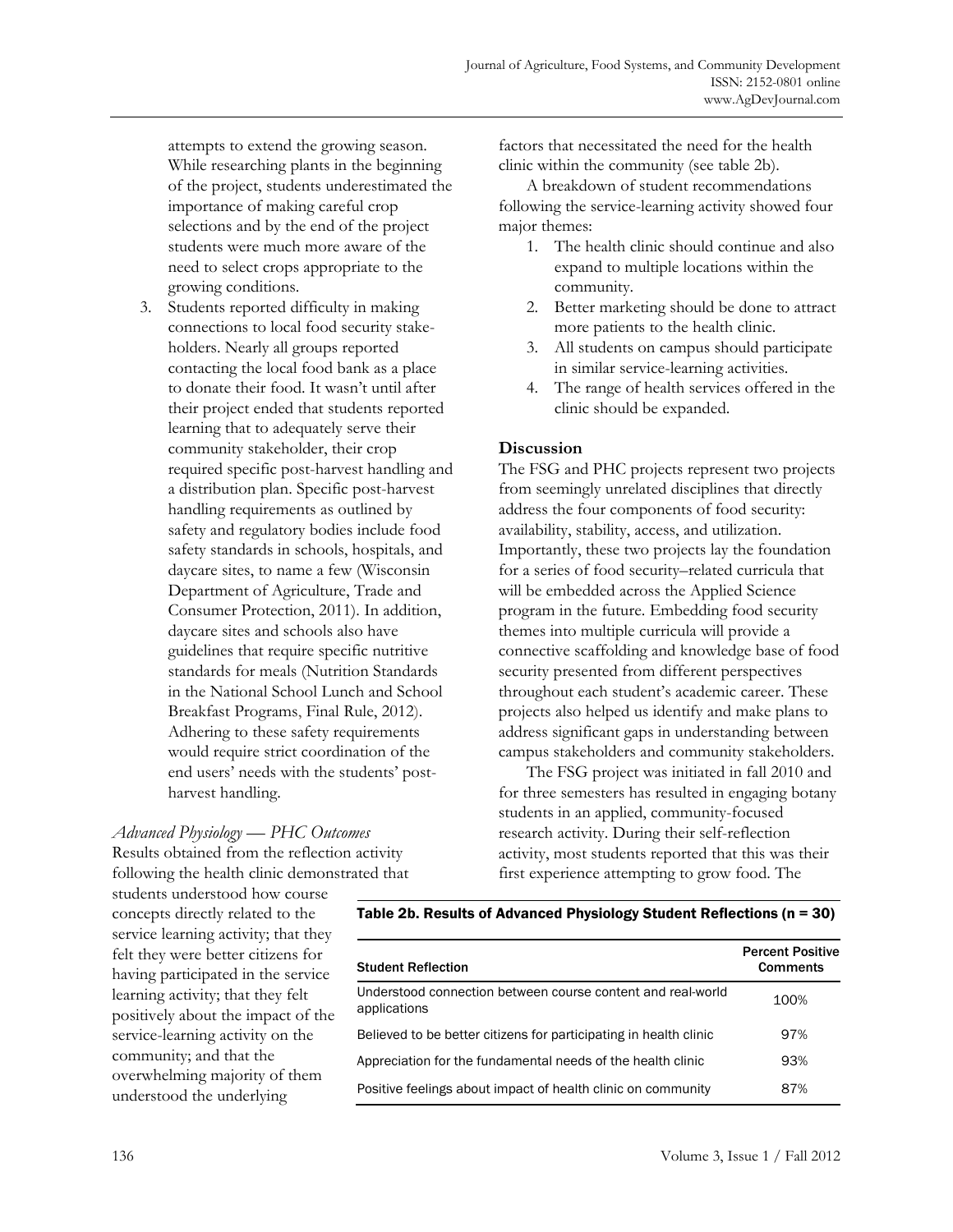experience offered students a real-life opportunity to understand the challenges involved both in growing food and with season extension in a cold climate. Beyond simply researching the theory of growing food and season extension, students applied their knowledge to design and build FSG structures, make crop plant selections, and devise plans to keep their plants alive in extreme environmental conditions. All students reported having a much greater appreciation for the skills and knowledge required to grow food, and all groups documented how they would modify their strategies for successfully growing food in a season-extension system in the future. This is a significant outcome for this work, mainly because the students participating in the FSG project now possess the skills and strategies for growing their own crops or passing on that knowledge to others within the community.

Our research suggests that providing members of the community with the autonomy to grow their own food may be a small but important step toward achieving a more sustainable food system. In addition to the goal of providing students with an applied, research-focused educational experience, a second goal of the work was increasing students' awareness of the role that plant scientists play in supporting a secure food system by increasing food availability and food stability in the local community. As an important aspect of the FSG activity, students were required to select crop plants with the needs of the local food security stakeholders in mind. The instructor provided direction on crop selection through one-on-one meetings with groups early in the semester, providing students with a text on the subject of season extension, and several laboratory and lecture sessions dedicated to the topic. However, students did not report leaving the experience with an understanding of how their crop selection could be connected to a community need.

The project aligned students with the community through stakeholders responsible for the community garden, and students were actively involved in the community by maintaining the community garden facilities and their own hoophouses. However, the students' lack of understanding how their crop selection was tied to

community need identifies an important gap in the project. In this project iteration the instructor failed to align the project also with other possible community stakeholders who would have been valuable resources for students when tasked with identifying "community need."

The pilot PHC was successful in terms of its goals and objectives, that is, student appreciation of the integrated nature of the organ systems for maintenance of health; understanding the significance of abnormal readings for health parameters, such as blood pressure, BMI, and glucose levels; and fully realizing their potential deleterious health consequences. Students reported perceiving their learning outcomes to be of greater depth due to their work experience at the PHC. The fact that every student participating in the clinic fully understood how the clinical work directly applied the knowledge they had acquired in the classroom (based on the reflection activity) demonstrates that service-learning is an effective tool for student engagement.

The second principle goal of the health clinic was to provide free preventative health screenings for the prevention of chronic illness. Access to health care is necessary not only for the prevention and/or management of diseases (such as hypertension, obesity, and diabetes), but also because poor health and certain diseases negatively affect food utilization (Stratton, Green, & Elia, 2003). Students were encouraged to focus on this important aspect of food security. Many of the students were Food and Nutrition majors and therefore possessed a vast wealth of knowledge regarding maximum utilization of food as well as diseases that affect nutrition. Informal chats with the patients revealed conditions (for example, acid reflux disease, Crohn's disease anddiarrhea) that did not necessarily show up through the tests offered at the clinic and allowed the students to counsel patients towards proper food utilization.

It is interesting to note that while 100 percent of the advanced physiology students understood the needs for the health clinic and how it related to the food security stakeholder, many of the botany students did not fully appreciate the need for the project in the larger context of food security, evidenced by their inability to make crop selections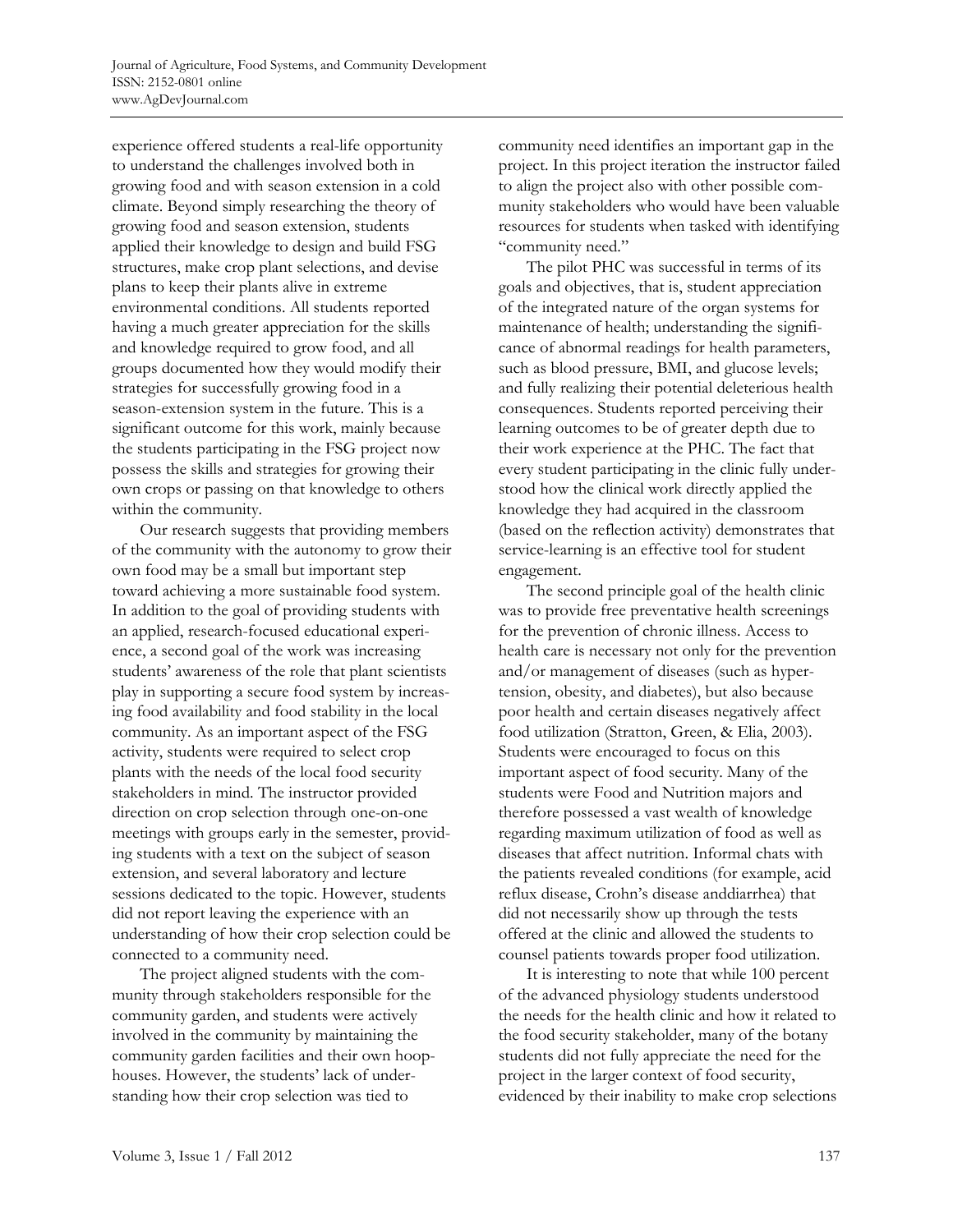based on community need. This suggests that to fully realize project goals, the FSG activity requires a more thoughtful alignment with food security stakeholders in the community. However, while additional stakeholders may benefit students, meeting the needs of all community stakeholders can become a delicate balancing act for the instructor. The FSG activity was intentionally designed to minimize the number of community stakeholders involved in order to reduce the likelihood of failing to meet expectations of stakeholders, which can lead to increased and long-term friction between the campus and the community.

# **Conclusion**

Meeting both course learning objectives and community needs is not always easily achieved through a service-learning activity. When designing and implementing service-learning projects, instructors must carefully consider limitations they will have in establishing authentic partnerships in the community. These limitations may include scheduling issues, the necessity to meet courselearning objectives at the appropriate academic level, and limitations on the time, resources, and abilities of students, faculty and stakeholders. Projects do not always lend themselves well to establishing authentic partnerships that are based on shared decision-making, have meaningful outcomes, and are impactful on multiple levels in the community.

The PHC activity provides a good example of a project that aligns students with community stakeholders, meets stakeholder need, and does not overburden the course instructor. The FSG activity provides an example of an activity that may have overambitious goals, and likely requires multiple iterations in order to establish partnerships between campus and community that are transformative at many levels. Great care was taken in both projects to not promise stakeholders more than the course could provide. Stoeker, Beckman, and Hee Min (2010) suggest that the true impact of servicelearning on the community is likely overstated and underassessed, and in most instances the primary beneficiary of service-learning projects are students and not the community. We believe that promising more than we can provide to our stakeholders is

destructive to long-term community-campus partnerships and must be carefully balanced with providing students quality instruction. Specifically, our lessons learned include:

- 1. Projects should be carefully planned with the learning objectives as the primary goal and the needs of the community foodsecurity stakeholder as a close second. Without careful planning and alignment with the needs of the food security stakeholder, the students' efforts in the community could in fact be detrimental to the mission of the food security stakeholder and could result in a very negative experience for both the student and the community partner. Scaling back and staging larger projects into longer time frames to allow for better communication and project management may lead to more effective educational outcomes and more impactful interactions with the community.
- 2. Successful projects should allow students to have direct contact with the food security stakeholder. A critical aspect of students recognizing their role as scientists or professionals in society appears to be interaction with the community members most affected by their service-learning or research activities. Opportunities for students and community members to work together would be mutually beneficial to both the student and the community and may help students understand their role as it relates to food security.
- 3. All projects should incorporate multiple opportunities for skills assessment and student self-reflection. Skills assessment allows the students to understand the sometimes intangible outcomes of their service-learning or experiential learning experience and feel more confident in their abilities at the end of the classroom experience. Self-reflection is critically important to students understanding their role and impact as future scientists, farmers, or medical professionals working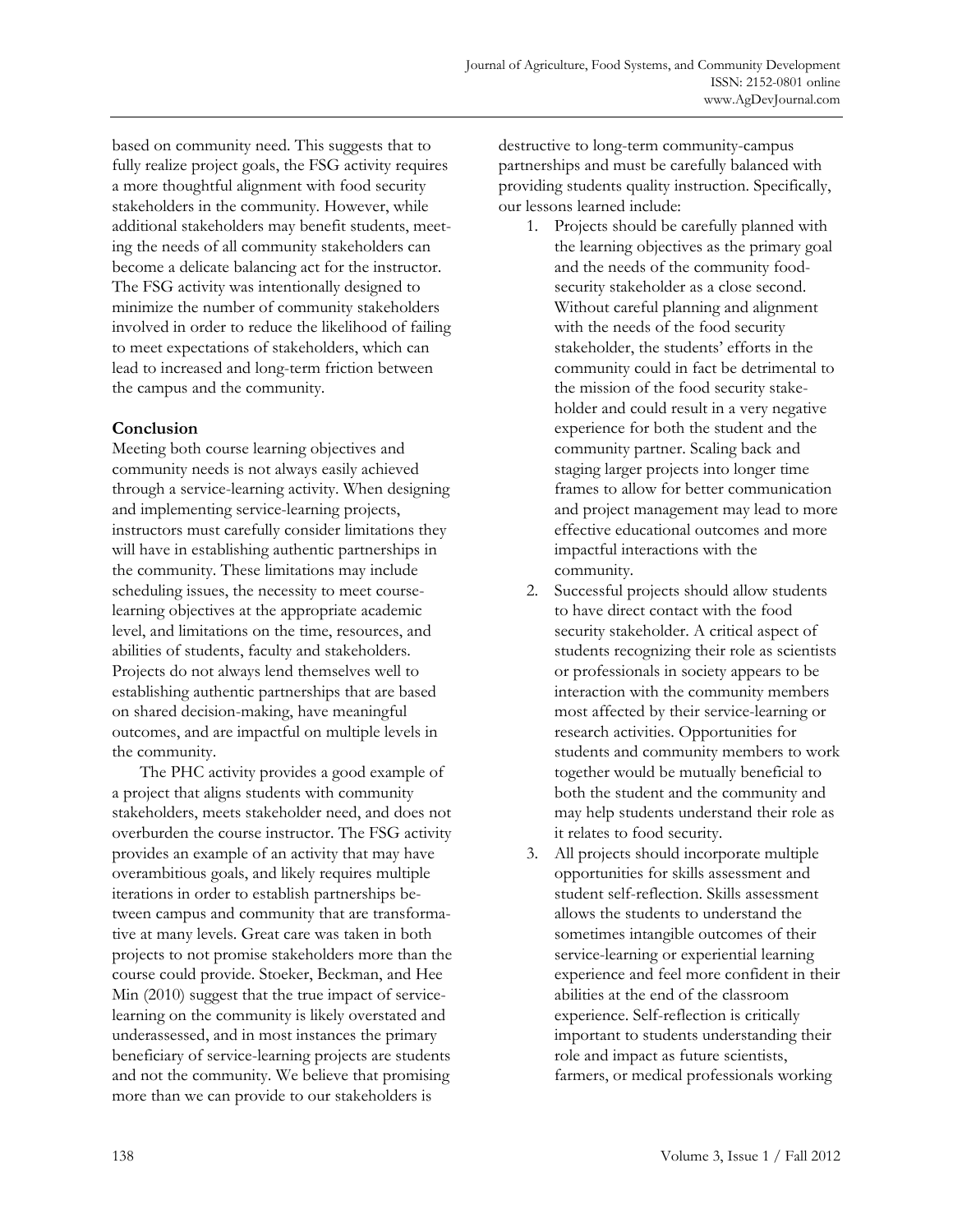within a local food system (Eyler, 2002; Hatcher & Bringle, 1997).

4. Both projects successfully resulted in offering students an applied learning experience that intentionally connected them to the community through food security stakeholders. This was achieved by carefully aligning the projects to desired learning outcomes and developing collaborations with food security stakeholders but also using great care and thought when determining how and when to involve stakeholders. Anecdotally, students reported that their learning experience and outcome were more valuable than the traditional classroom model. The project would be improved by better aligning student training with the needs of the food security stakeholders. Future project goals include the establishment of a campusbased "food security coordinator" who would act as a liaison between faculty, students, and food security stakeholders in the community to better refine student projects and skills training to meet the needs of the community.

 Recommendations for further research include assessment of the specific impact of these two service-learning projects on the community from the perspective of the community stakeholder. Very little research has been done to investigate the long-term impact of service-learning on the community (Bailis & Ganger, 2009). We also recommend further assessment of the affective domain (Bloom's taxonomy) on student learning (Bloom, 1956) through the two service-learning projects presented in this paper.

 In conclusion, framing service-learning projects around a central theme such as food security serves to benefit both student and community. These interdisciplinary types of projects allow students to think about a central problem from multiple perspectives, thus providing the student an appreciation for the complex nature of solving problems within a community.

### **References**

- Andrulis, D. P. (1998). Access to care is the centerpiece in the elimination of socioeconomic disparities in health. *Annals of Internal Medicine, 129,* 412–416.
- Astin, A., & Sax, L. (1998). How undergraduates are affected by service participation. *Journal of College Student Development, 39,* 259–263.
- Baker, E. A., Schootman, M., Barnidge, E., & Kelly, C. (2006). The role of race and poverty in access to foods that enable individuals to adhere to dietary guidelines. *Preventing Chronic Disease*. *3,* A76.
- Bernstein, A. M., de Konig, L., Flint, A. J., Rexrode, K. M., & Willett, W. C. (2012). Soda consumption and the risk of stroke in men and women. *American Journal of Clinical Nutrition*, 95, 1190–1199. http://dx.doi.org/10.3945/ajcn.111.030205
- Bailis, L., & Ganger, T. (2006). A framework for further research: The community impacts of servicelearning. National Youth Leadership Council. Excerpt from *Growing to Greatness.* Saint Paul, Minnesota: National Youth Leadership Council. [Retrieved from http://www.nylc.org/sites/nylc.](http://www.nylc.org/sites/nylc.org/files/files/307Frameword.pdf)  org/files/files/307Frameword.pdf
- Blomgren, T., & Frisch, T. (2007). High tunnels: Using low-cost technology to increase yields, improve quality, and extend the season. Burlington, Vermont: University of Vermont Center for Sustainable Agriculture. Retrieved from [http://www.uvm.edu/sustainableagriculture/](http://www.uvm.edu/sustainableagriculture/Documents/HighTunnels.pdf) Documents/HighTunnels.pdf
- Bloom, B. S. (1956). *Taxonomy of educational objectives, handbook I: The cognitive domain.* New York: David McKay.
- Bowman, S. A., Gortmaker, S. L., Ebbeling, C. B., Pereira, M. A., & Ludwig, D. S. (2004). Effects of fast food consumption on energy intake and diet quality among children in a national household survey. *Pediatrics, 113,* 112–118. http://dx.doi.org/10.1542/peds.113.1.112
- Bringle, R. G., & Hatcher, J. A. (1996). Implementing service-learning in higher education. *Journal of Higher Education, 67,* 67–73.
- Bringle, R. G., & Hatcher, J. A. (1999). Reflection in service-learning: Making meaning of experience. *Educational Horizons, 77,* 179–185. http://dx.doi.org/10.2307/2943981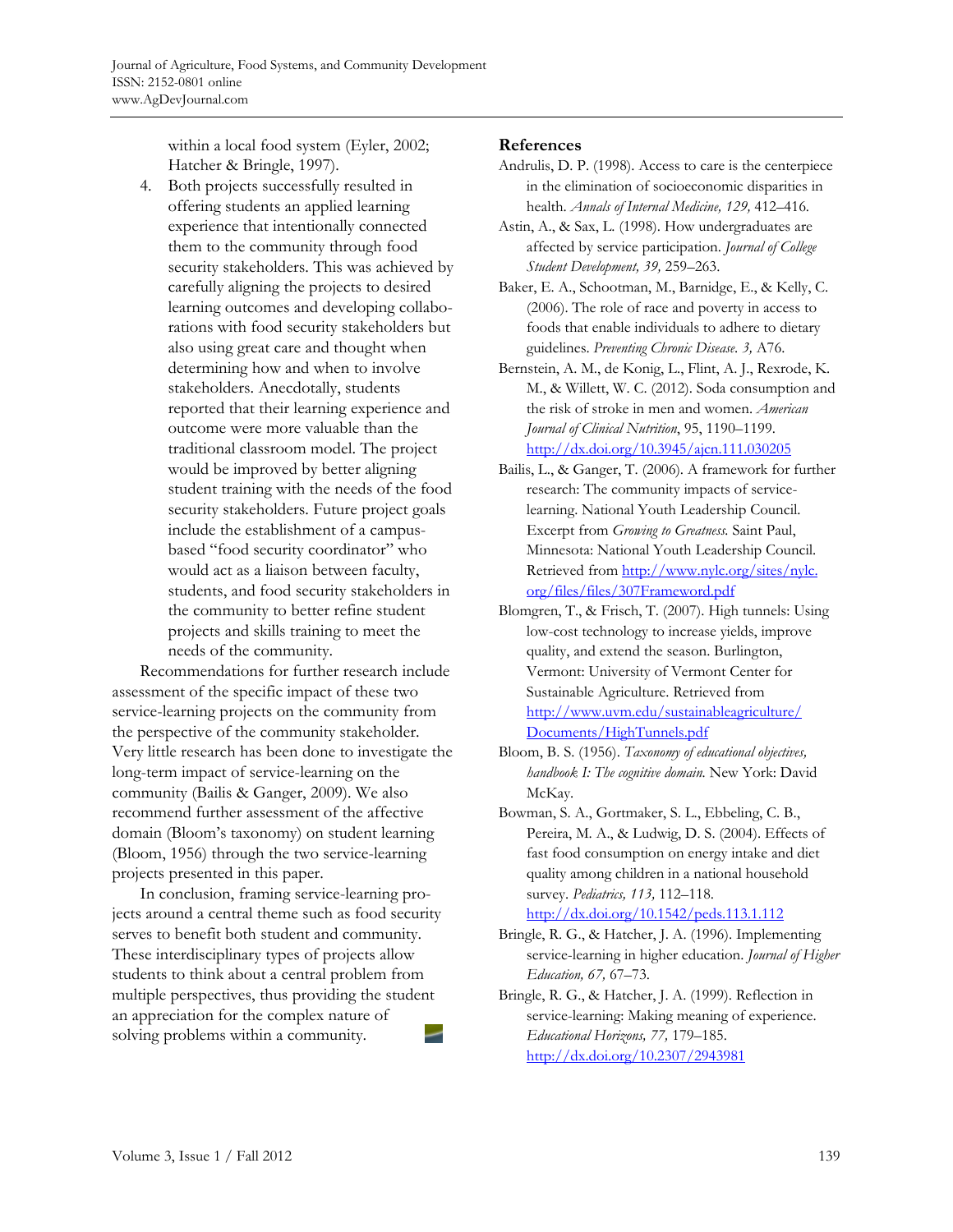- Chobanian, A. V., Bakris, G. I., Black, H. R., Cushman, W. C., Green, L. A, Izzo, J. L. Jr....& Rocella, E. J. (2003). *Joint National Committee on Prevention, Detection, Evaluation, and Treatment of High Blood Pressure; National Heart, Lung, and Blood Institute; National High Blood Pressure Education Program Coordinating Committee* (Seventh report of the Joint National Committee on Prevention, Detection, Evaluation, and Treatment of High Blood Pressure). *Hypertension, 42,* [1206–1252. http://dx.doi.org/10.1161/01.](http://dx.doi.org/10.1161/01.HYP.0000107251.49515.c2)  HYP.0000107251.49515.c2
- Community Partner Summit Group (2010). Achieving the promise of community-higher education partnerships: Community partners get organized. In H. Fitzgerald, C. Burack, & S. Seifer (Eds.), *Handbook of Engaged Scholarship Contemporary Landscapes, Future Directions Volume 2: Community-Campus Partnerships* (pp. 201-221). East Lansing, Michigan: Michigan State University Press.
- Daudelin, M. W. (1996). Learning from experience through reflection. *Organizational Dynamics, 24,*  [36–48. http://dx.doi.org/10.1016/S0090-](http://dx.doi.org/10.1016/S0090-2616(96)90004-2) 2616(96)90004-2
- Duggar, W. E. (2010). *Evolution of STEM in the United States.* Paper presented at the 6th Biennial International Conference on Technology Education Research, Australia. Retrieved from [http://www.iteaconnect.org/Resources/Press](http://www.iteaconnect.org/Resources/PressRoom/pressroom.htm)  Room/pressroom.htm
- Eyler, J. (2002). Reflection: Linking service and learning — Linking students and communities. *Journal of Social Issues, 58,* 517–534. http://dx.doi.org/10.1111/1540-4560.00274
- Eyler, J., & Giles, D. E. (1999). *Where's the learning in service-learning?* San Francisco: Jossey-Bass.
- Eyler, J., & Giles, D. E., & Schmiede, A. (1996). *A practitioner's guide to reflection in service-learning: Student voices and reflections.* Nashville, Tennessee: Vanderbilt University.
- Flores, G., Abreu, M., Olivar, M., & Kastner, B. (1998). Access barriers to health care for Latino children. *Archives of Pediatric Adolescent Medicine, 152,* 1119– 1125.
- Giles, D., Jr. (1994). National service-learning research project. *National Society for Experiential Education Quarterly,* 11.

Halton, T. L., Willett, W. C., Liu, S., Manson, J. E., Stampfer, M. J., Hu, F. B. (2006). Potato and

French fry consumption and risk of type 2 diabetes in women. *American Journal of Clinical Nutrition*, 83, 284–290.

- Hatcher, J. A., & Bringle, R. G., (1997). Reflections: Bridging the gap between service and learning. *Journal of College Teaching, 45,* 153. http://dx.doi.org/10.1080/87567559709596221
- Hu, F. B., & Willett, W. C. (2002). Optimal diets for prevention of coronary heart disease. *The Journal of the American Medical Association, 288,* 2569–2578. http://dx.doi.org/10.1001/jama.288.20.2569
- Lee, J. D. ( 2002). More than ability: Gender and personal relationships influence science and technology involvement. *Sociology of Education, 75,*  349–373. http://dx.doi.org/10.2307/3090283
- Lui, L., Philpotts, A. R., & Gray, N. H. (2004). Service learning practice in upper division geoscience courses: Bridging undergraduate learning, teaching and research. *Journal of Geoscience Education, 52,* 172.
- Maciosek, M. V., Coffield, A. B., Flottemesch,T. J., Edwards, N. M., & Solberg, L. I. (2010). Greater use of preventive services in U.S. health care could save lives at little or no cost. *Journal of Health Affairs, 29,* 1656–1660.

http://dx.doi.org/10.1377/hlthaff.2008.0701

- Malik, V. S., Popkin, B. M., Bray, G. A., Despres, J. P., & Hu, F. B. (2010). Sugar-sweetened beverages, obesity, type 2 diabetes mellitus, and cardiovascular disease risk. *Circulation, 12,* 1356–1364. [http://dx.doi.org/10.1161/CIRCULATION](http://dx.doi.org/10.1161/CIRCULATIONAHA.109.876185)  AHA.109.876185
- Marckmann, P., & Gronbaek, M. (1999). Fish consumption and coronary heart disease mortality: A systematic review of prospective cohort studies. *European Journal of Clinical Nutrition, 53*(8), 585–590. http://dx.doi.org/10.1038/sj.ejcn.1600832
- Markus, G. B., Howard, J. P. F., & King, D. C. (1993). Notes: Integrating community service and classroom instruction enhances learning: Results from an experiment. *Educational Evaluation and Policy Analysis, 15,* 410–419.
- Mentkowski, M., & Rogers, G. (1993). Connecting education, work, and citizenship. *Metropolitan Universities, 4,* 34–46.
- Nutrition Standards in the National School Lunch and School Breakfast Programs, Final Rule (2012). *Federal Register,* 77, 4088–4167.